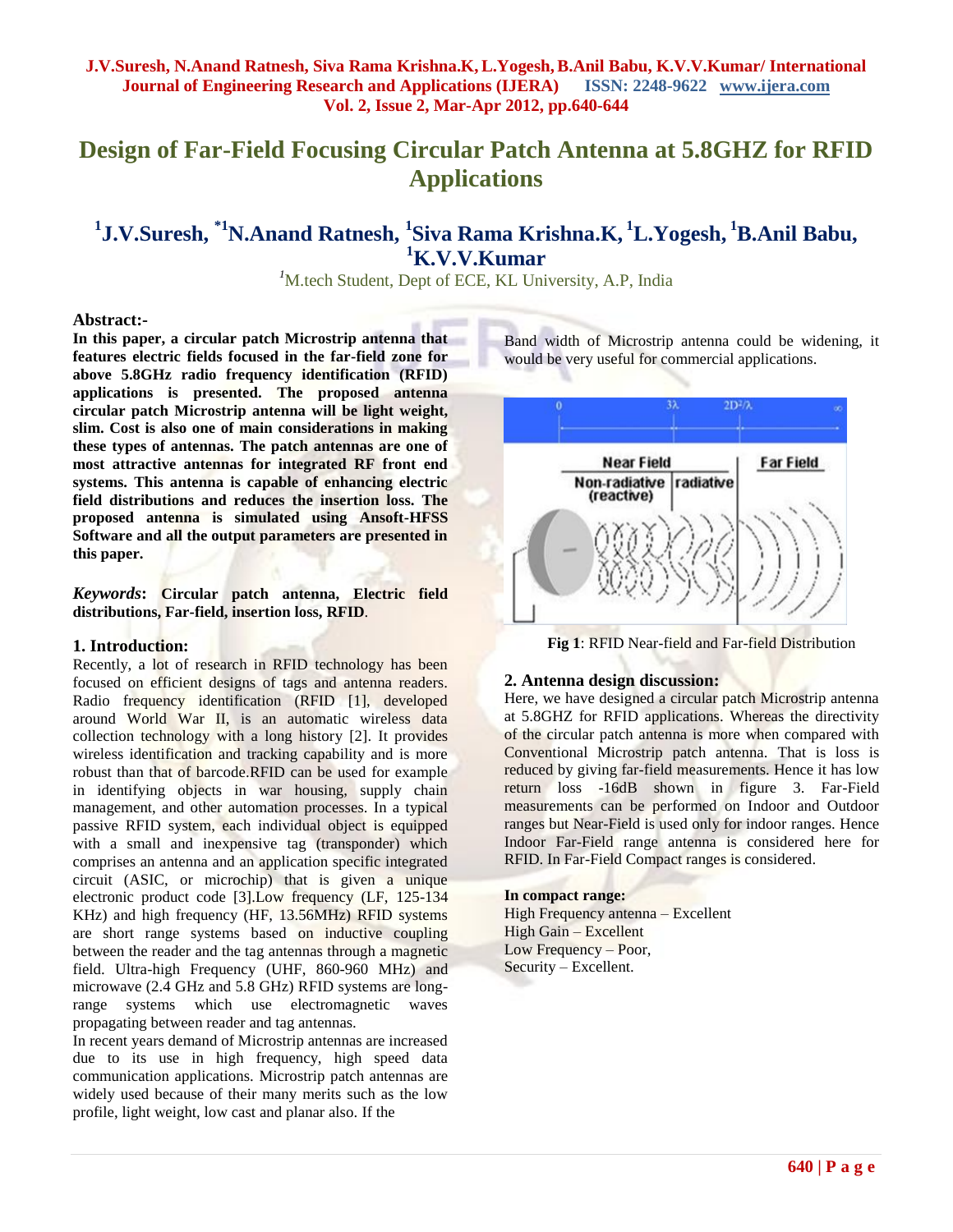

**Fig 2**: Cross-sectional view of proposed antenna

#### **2.1 Antenna Parameters:**

| <b>Quantity</b>             | <b>Value</b> | <b>Units</b> |
|-----------------------------|--------------|--------------|
| Max U                       | 0.23205      | W/Sr         |
| <b>Peak Diversity</b>       | 46.154       |              |
| Peak Gain                   | 46.058       |              |
| Peak Realized Gain          | 46.581       |              |
| <b>Radiated Power</b>       | 0.06318      | W            |
| <b>Accepted Power</b>       | 0.063313     | W            |
| <b>Incident Power</b>       | 0.06541      | W            |
| <b>Radiation efficiency</b> | 0.99791      |              |
| <b>Front To Back Ratio</b>  | 16861        |              |

**Table 1**: Antenna Additional Parameters

#### **2.2 Maximum field data:**

| $\gamma E$<br><b>Field</b> | <b>Value</b> | <b>Units</b> | At<br>Phi | <b>AT</b><br><b>Theta</b> |
|----------------------------|--------------|--------------|-----------|---------------------------|
| <b>Total</b>               | 13.227       | V            | 40<br>deg | 18<br>deg                 |
| $\mathbf{X}$               | 12.804       | V            | 45<br>deg | 14<br>deg                 |
| Y                          | 2.4115       | V            | 45<br>deg | 138<br>deg                |
| Z                          | 6.8287       | V            | 30<br>deg | 46<br>deg                 |

| Phi          | 11.938 | V | 85<br>deg | 12<br>deg |
|--------------|--------|---|-----------|-----------|
| <b>Theta</b> | 12.677 | V | 10<br>deg | 16deg     |
| <b>LHCP</b>  | 9.9499 | V | 45<br>deg | 24<br>deg |
| <b>RHCP</b>  | 8.9835 | V | 20<br>deg | 14<br>deg |

 **Table 2**: Maximum field data

#### **3. Results and discussion:**

The simulation and experimental studies of the antenna are done using Ansoft HFSS software respectively. Fig 3 shows the simulated return loss characteristics of the proposed antenna.







**Fig 4:** Input Impedance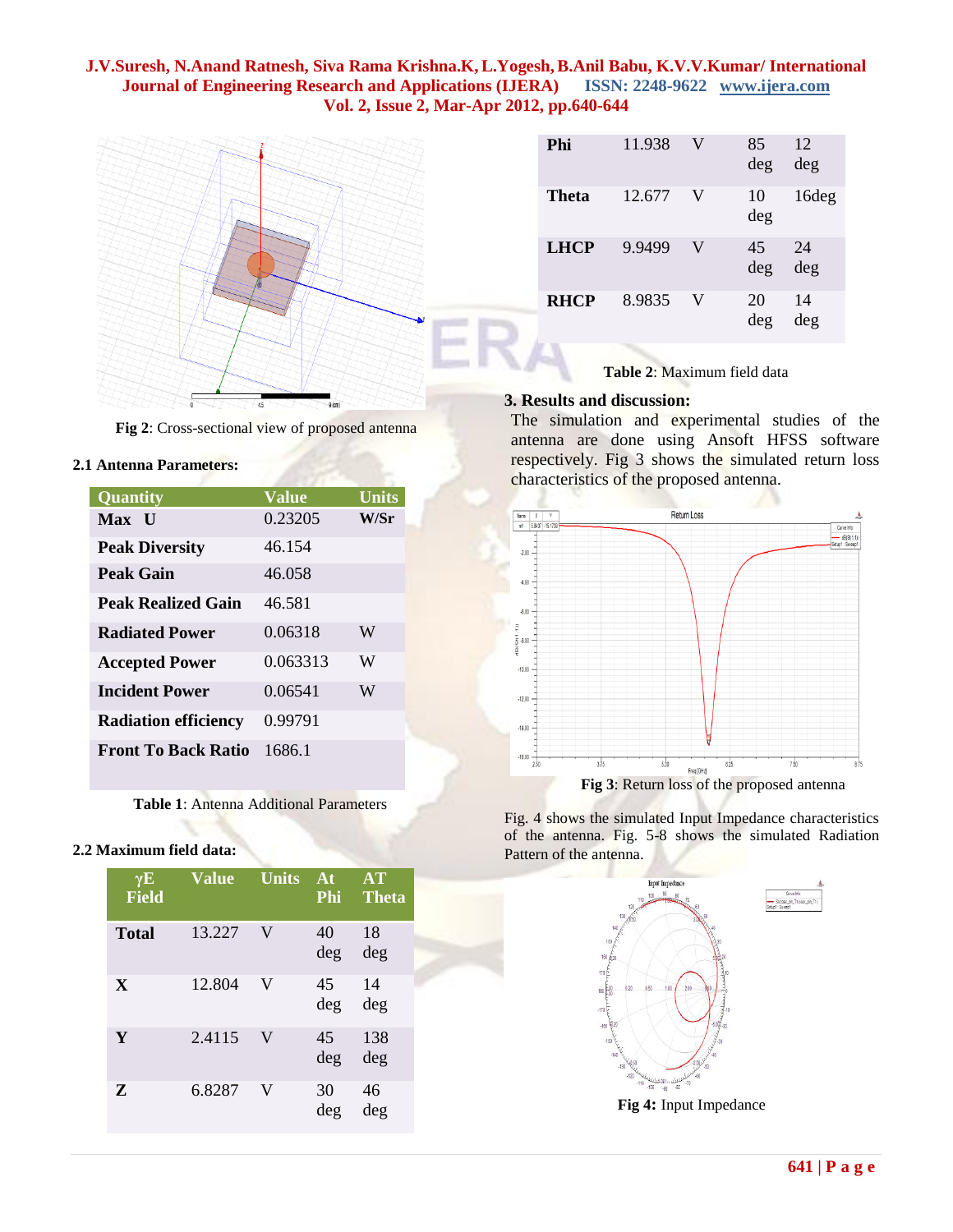The radiation pattern or antenna pattern describes the relative strength of the radiated field in various directions from the antenna at a constant distance.



Ansoft Corporatio

**Fig 5**: Radiation pattern of Gain Total



**Fig 6**: Radiation pattern of Gain Theta



 **Fig 8:** Radiation pattern of rE Total

Curve info - rETotal

Setup1 : LastAd hi='Odeg' - rETotal Setup1 : LastAdap Phi='Sdeg'  $-$  rETotal Setup1 : LastAdap Phi='10deg'  $-$  rETotal Setup1 : LastAdap Phi='15deg'  $-$  feTotal Setup1 : LastAdap Phi='20deg' - rETotal

Fig. 9 shows the simulated 2D Gain of the antenna. Antenna gain can also be specified using the total efficiency instead of the radiation efficiency only. This total efficiency is a combination of the radiation efficiency and efficiency linked to the impedance matching of the antenna. Fig. 10 shows the simulated 3D Gain of the antenna.



 **Fig 7:** Radiation pattern of Gain Phi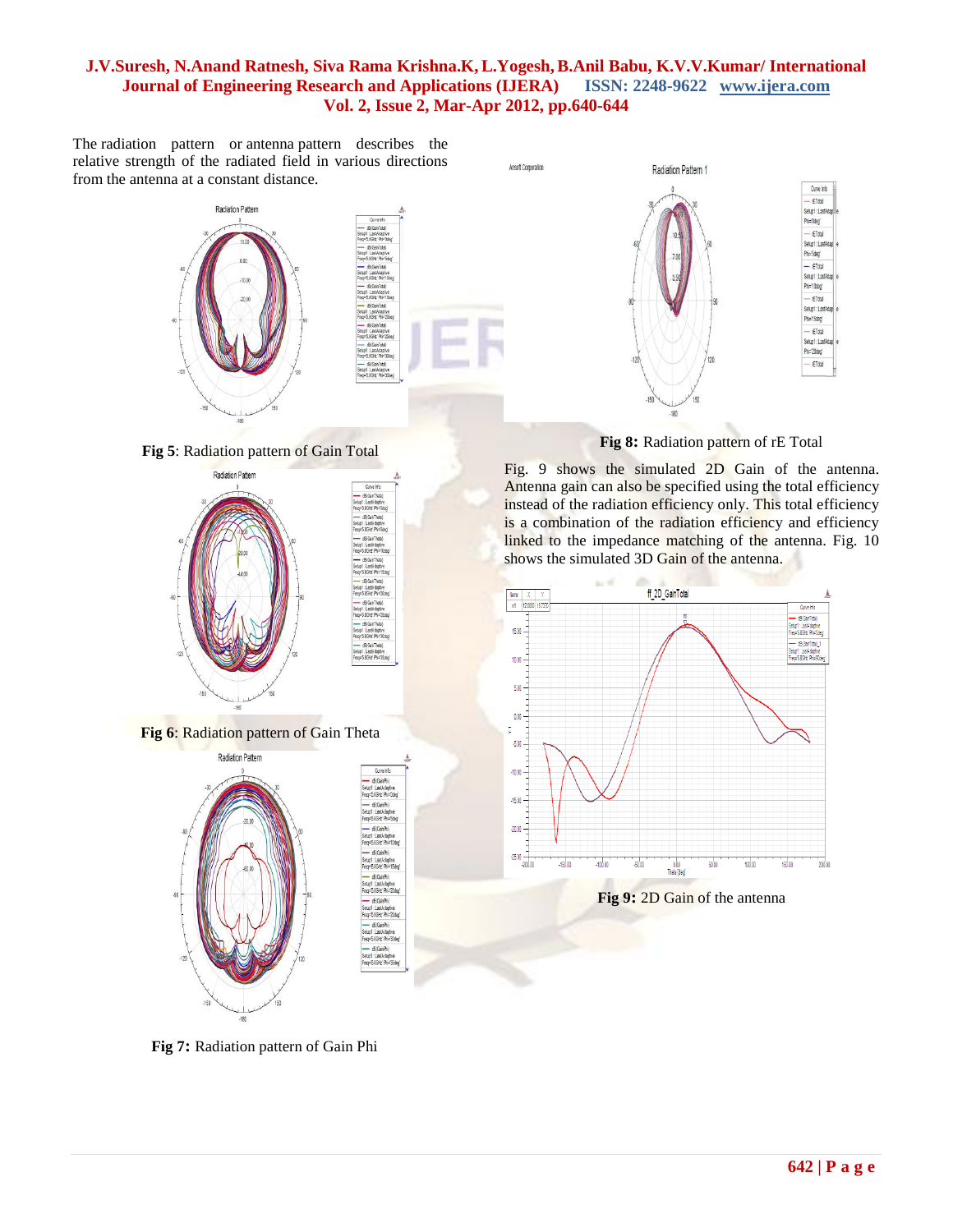

**Fig 12**: H-field Pattern

**Fig 10**: 3D Gain of the antenna

An electric field can be visualized by drawing field lines, which indicates both magnitude and direction of the field. Field lines start on positive charge and end on negative charge. The direction of the field line at a point is the direction of the field at that point. The relative magnitude of the electric field is proportional to the density of the field lines. Fig.11 shows the E-field pattern.



**Fig 11:** E-field Pattern

In the case of linearly polarized antenna, this is the plane containing the magnetic field vector and the direction of maximum radiation. The magnetic field or "H" plane lies at a right angle to the "E" plane. For a vertically-polarized antenna, the H-plane usually coincides with the horizontal/azimuth plane. For a horizontally-polarized antenna, the H-plane usually coincides with the vertical/elevation plane. Fig. 12 shows the H-field pattern.

**Fig 12**: shows the current distribution of the antenna.



**Fig 13**: Current distribution of Antenna

Axial Ratio is the ratio of peak value in the major lobe direction to peak value in the minor lobe direction.